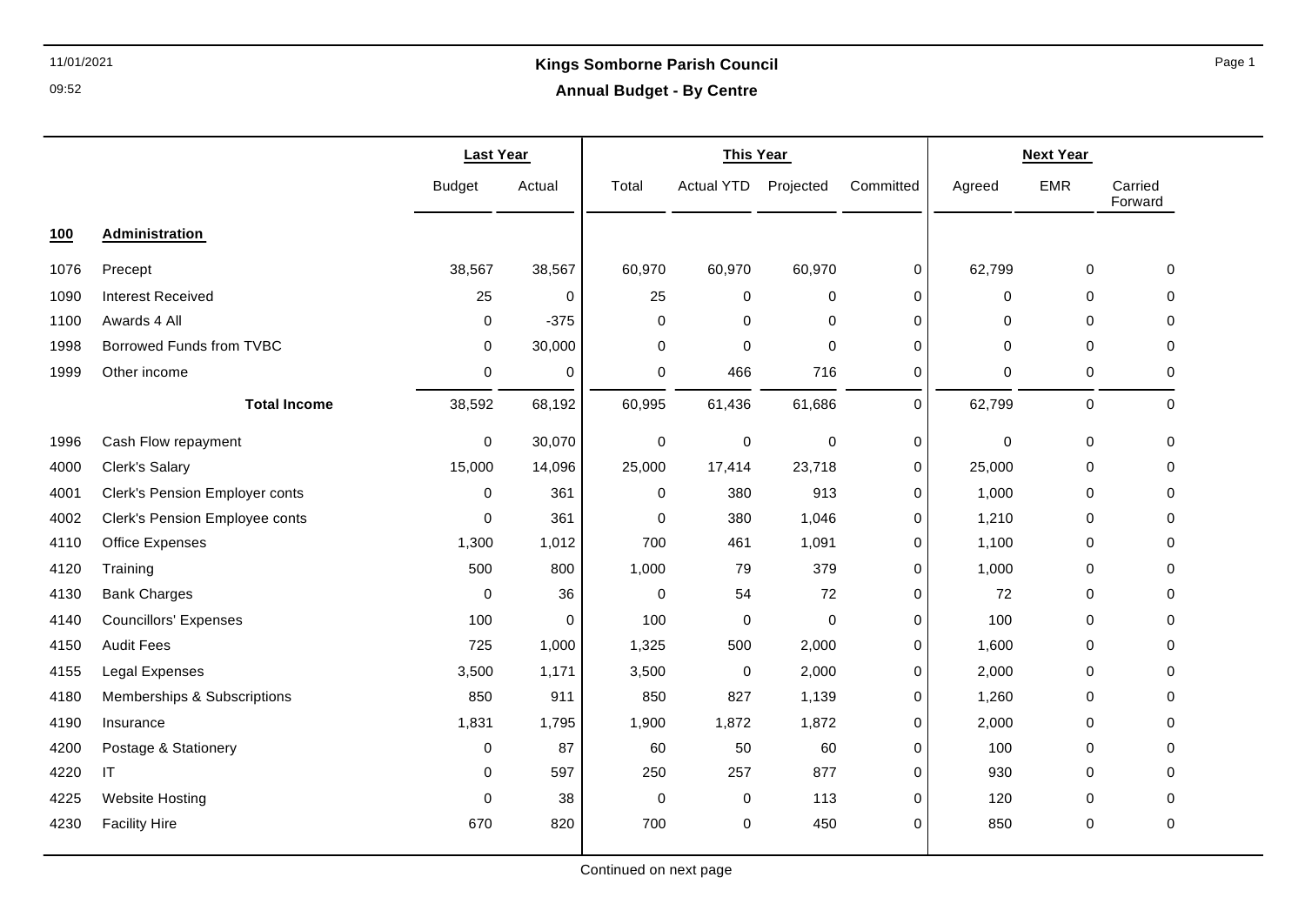## 11/01/2021 **Kings Somborne Parish Council Annual Budget - By Centre**

|      |                                       | <b>Last Year</b> |             |             | <b>This Year</b> |              |             |             | <b>Next Year</b> |                    |
|------|---------------------------------------|------------------|-------------|-------------|------------------|--------------|-------------|-------------|------------------|--------------------|
|      |                                       | <b>Budget</b>    | Actual      | Total       | Actual YTD       | Projected    | Committed   | Agreed      | <b>EMR</b>       | Carried<br>Forward |
| 4240 | <b>Grants Paid</b>                    | 0                | 50          | $\mathbf 0$ | 5,000            | 5,000        | 0           | $\mathbf 0$ | $\mathbf 0$      | $\mathbf 0$        |
| 4250 | Elections                             | 797              | 24          | 500         | 0                | 500          | 0           | 500         | $\Omega$         | $\mathbf 0$        |
| 4340 | <b>General Maintenance</b>            | 0                | 90          | 0           | $\pmb{0}$        | 200          | 0           | 300         | 0                | 0                  |
| 4700 | Interest payable                      | 1,500            | $\mathbf 0$ | 1,500       | 0                | 50           | 0           | 50          | $\mathbf 0$      | $\mathbf 0$        |
| 4999 | <b>Sundry Expenses</b>                | 0                | 20          | 100         | 50               | 100          | $\mathbf 0$ | 250         | 0                | 0                  |
|      | <b>Overhead Expenditure</b>           | 26,773           | 53,337      | 37,485      | 27,325           | 41,580       | $\mathbf 0$ | 39,442      | $\mathbf 0$      | $\mathbf 0$        |
|      | 100 Net Income over Expenditure       | 11,819           | 14,856      | 23,510      | 34,111           | 20,106       | 0           | 23,357      | 0                | 0                  |
| 6000 | plus Transfer from EMR                | $\pmb{0}$        | 0           | 0           | 5,000            | 5,000        | $\mathbf 0$ | $\pmb{0}$   | $\mathbf 0$      | $\pmb{0}$          |
|      | <b>Movement to/(from) Gen Reserve</b> | 11,819           | 14,856      | 23,510      | 39,111           | 25,106       |             | 23,357      |                  |                    |
| 110  | <b>Services &amp; Projects</b>        |                  |             |             |                  |              |             |             |                  |                    |
| 4300 | Grant Aid LGA s137                    | 1,500            | 1,725       | 2,000       | 1,945            | 2,000        | 0           | 2,500       | $\mathbf 0$      | $\mathbf 0$        |
| 4310 | Communications                        | 300              | 380         | 300         | $-380$           | $\mathbf{0}$ | 0           | 400         | $\Omega$         | $\mathbf 0$        |
| 4320 | Vandalism Repairs                     | 250              | $\mathbf 0$ | 250         | $\pmb{0}$        | 250          | 0           | 300         | 0                | $\mathbf 0$        |
| 4330 | Biodiversity                          | 50               | 0           | 50          | 0                | $\mathbf 0$  | $\mathbf 0$ | 50          | $\Omega$         | 0                  |
| 4340 | <b>General Maintenance</b>            | 2,150            | 2,052       | 2,225       | 166              | 966          | 0           | 1,300       | 0                | $\mathbf 0$        |
| 4341 | Dog Bin Emptying                      | 650              | 658         | 650         | 171              | 650          | 0           | 700         | $\mathbf 0$      | $\mathbf 0$        |
| 4350 | Parish Clock                          | 200              | 178         | 200         | $\mathbf 0$      | $\mathbf 0$  | 0           | 250         | $\Omega$         | $\Omega$           |
| 4355 | Entertainment LGA s145                | 675              | 1,000       | 675         | $-250$           | 250          | 0           | 700         | 0                | $\Omega$           |
|      | <b>Overhead Expenditure</b>           | 5,775            | 5,993       | 6,350       | 1,652            | 4,116        | $\Omega$    | 6,200       | $\mathbf 0$      | $\Omega$           |
|      | <b>Movement to/(from) Gen Reserve</b> | (5,775)          | (5,993)     | (6,350)     | (1,652)          | (4, 116)     |             | (6, 200)    |                  |                    |
| 120  | <b>Burial Board</b>                   |                  |             |             |                  |              |             |             |                  |                    |
|      |                                       |                  |             |             |                  |              |             |             |                  |                    |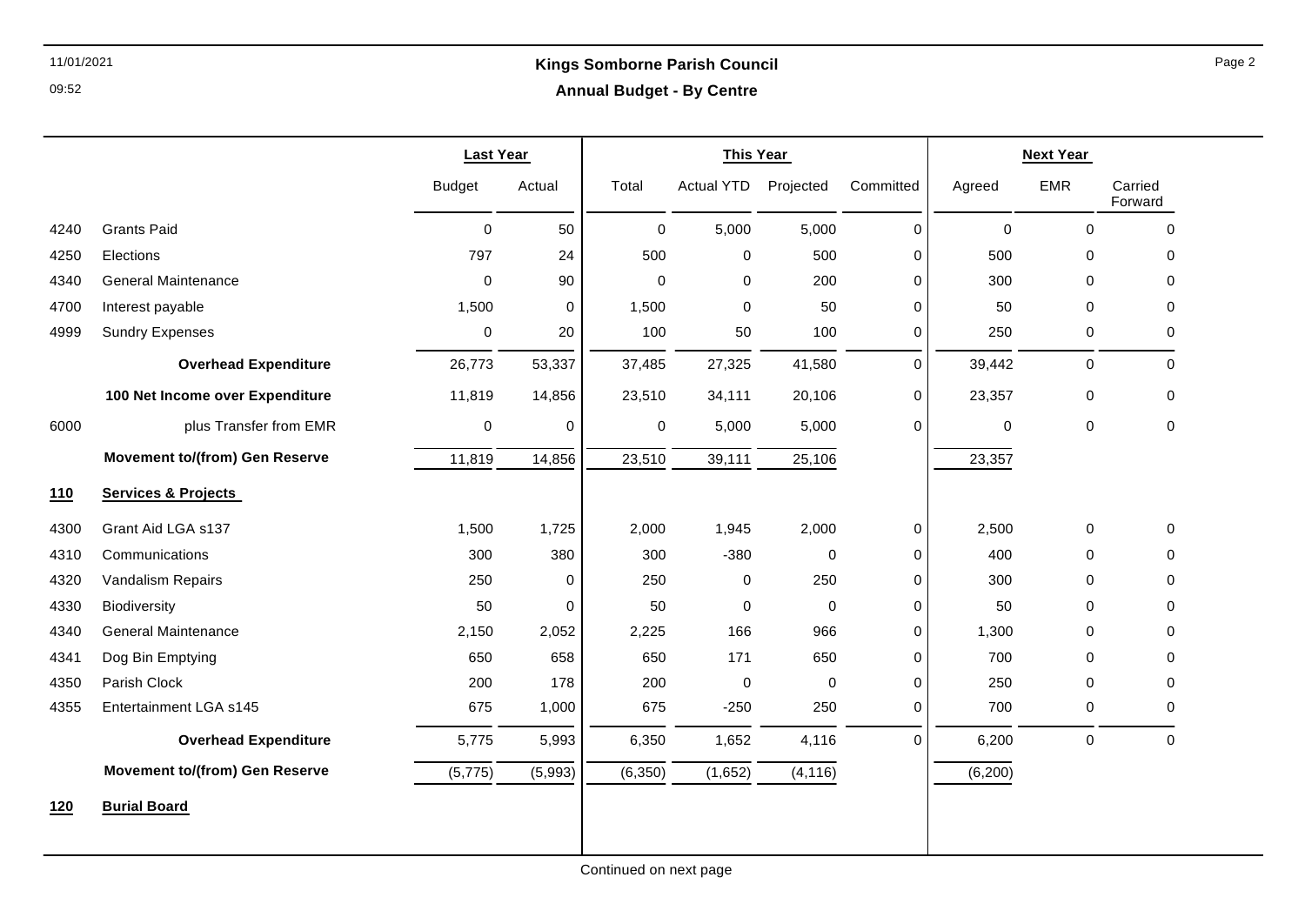## 11/01/2021 **Kings Somborne Parish Council Annual Budget - By Centre**

|      |                                       | <b>Last Year</b> |             |                | <b>This Year</b>     |             |             |             | <b>Next Year</b> |                    |
|------|---------------------------------------|------------------|-------------|----------------|----------------------|-------------|-------------|-------------|------------------|--------------------|
|      |                                       | <b>Budget</b>    | Actual      | Total          | Actual YTD Projected |             | Committed   | Agreed      | <b>EMR</b>       | Carried<br>Forward |
| 1099 | Donations received                    | $\pmb{0}$        | 50          | $\mathbf 0$    | $\mathbf 0$          | $\mathbf 0$ | $\mathbf 0$ | $\mathbf 0$ | $\mathbf 0$      | $\mathbf{0}$       |
| 1200 | Internment Income                     | 2,000            | 1,690       | 1,400          | 920                  | 1,150       | 0           | 1,300       | 0                | 0                  |
| 1210 | Memorial Income                       | 1,250            | 570         | 600            | 560                  | 760         | 0           | 800         | $\mathbf 0$      | 0                  |
| 1220 | <b>Purchased Graves</b>               | 2,500            | 800         | 2,000          | 600                  | 900         | 0           | 900         | 0                | 0                  |
|      | <b>Total Income</b>                   | 5,750            | 3,110       | 4,000          | 2,080                | 2,810       | $\mathbf 0$ | 3,000       | $\pmb{0}$        | $\mathbf 0$        |
| 4340 | <b>General Maintenance</b>            | $\mathbf 0$      | 0           | 200            | 62                   | 200         | $\mathbf 0$ | 400         | 0                | $\mathbf 0$        |
| 4400 | <b>Cemetery Maintenance</b>           | 2,000            | 1,326       | 2,000          | 1,327                | 1,627       | 0           | 1,600       | $\mathbf 0$      | 0                  |
| 4410 | Church Yard                           | 2,000            | 900         | 1,200          | 855                  | 1,155       | 0           | 1,200       | 0                | 0                  |
| 4420 | <b>General Maintenance</b>            | $\pmb{0}$        | 596         | 600            | 18                   | 318         | 0           | 400         | 0                | $\pmb{0}$          |
|      | <b>Overhead Expenditure</b>           | 4,000            | 2,821       | 4,000          | 2,262                | 3,300       | $\Omega$    | 3,600       | $\mathbf 0$      | $\mathbf 0$        |
|      | <b>Movement to/(from) Gen Reserve</b> | 1,750            | 289         | $\overline{0}$ | (182)                | (490)       |             | (600)       |                  |                    |
| 130  | <b>Open Spaces</b>                    |                  |             |                |                      |             |             |             |                  |                    |
| 1300 | Sports Field Income                   | 720              | 422         | 400            | 206                  | 138         | 0           | 200         | $\mathbf 0$      | $\mathbf 0$        |
| 1999 | Other income                          | $\pmb{0}$        | 100         | $\pmb{0}$      | $\mathsf 0$          | $\pmb{0}$   | 0           | $\pmb{0}$   | $\mathbf 0$      | 0                  |
|      | <b>Total Income</b>                   | 720              | 522         | 400            | 206                  | 138         | $\Omega$    | 200         | $\pmb{0}$        | $\mathbf 0$        |
| 4340 | <b>General Maintenance</b>            | $\pmb{0}$        | 428         | $\mathbf 0$    | 425                  | 582         | 0           | 600         | 0                | $\pmb{0}$          |
| 4500 | 3 Fields                              | 2,000            | 1,522       | 2,000          | 729                  | 1,029       | 0           | 1,300       | $\mathbf 0$      | 0                  |
| 4510 | Village Green                         | 800              | 25          | 100            | 500                  | 550         | 0           | 550         | 0                | 0                  |
| 4520 | Muss Lane                             | 200              | 480         | 500            | 295                  | 463         | 0           | 550         | $\mathbf 0$      | 0                  |
| 4530 | Up Somborne Rec                       | 400              | 260         | 1,300          | 875                  | 1,619       | $\mathbf 0$ | 1,600       | $\mathbf 0$      | 0                  |
| 4540 | King's Somborne Rec                   | 4,000            | 4,197       | 3,500          | 2,204                | 3,320       | 0           | 3,300       | 0                | 0                  |
| 4606 | Play Equipment Replacement            | $\pmb{0}$        | $\mathbf 0$ | 2,000          | 450                  | 2,450       | $\mathbf 0$ | 781         | $\mathbf 0$      | $\pmb{0}$          |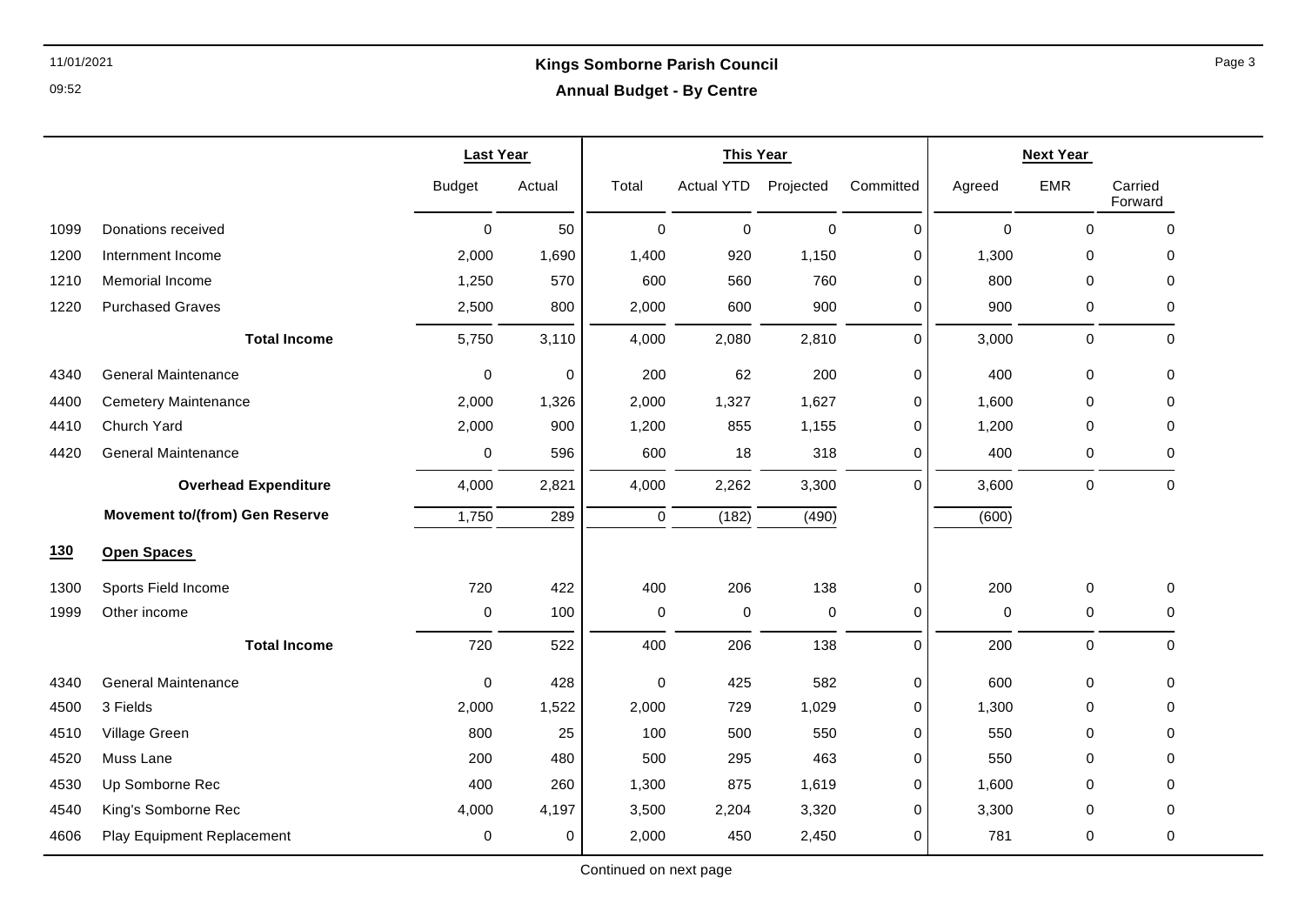## 11/01/2021 **Kings Somborne Parish Council Annual Budget - By Centre**

|      |                                       | <b>Last Year</b> |          |          | <b>This Year</b>  |             |              |           | <b>Next Year</b> |                    |
|------|---------------------------------------|------------------|----------|----------|-------------------|-------------|--------------|-----------|------------------|--------------------|
|      |                                       | <b>Budget</b>    | Actual   | Total    | <b>Actual YTD</b> | Projected   | Committed    | Agreed    | <b>EMR</b>       | Carried<br>Forward |
| 4615 | Tree works & maintenance              | $\mathbf 0$      | 202      | 2,000    | 0                 | 400         | $\Omega$     | 2,000     | 0                | $\mathbf 0$        |
|      | <b>Overhead Expenditure</b>           | 7,400            | 7,114    | 11,400   | 5,478             | 10,413      | 0            | 10,681    | $\pmb{0}$        | $\pmb{0}$          |
|      | <b>Movement to/(from) Gen Reserve</b> | (6,680)          | (6, 592) | (11,000) | (5,272)           | (10, 275)   |              | (10, 481) |                  |                    |
| 140  | <b>Amenities</b>                      |                  |          |          |                   |             |              |           |                  |                    |
| 4340 | <b>General Maintenance</b>            | 400              | 414      | 400      | 0                 | 400         | $\mathbf 0$  | 400       | 0                | 0                  |
| 4600 | Play Equipment Maintenance            | 600              | 448      | 600      | 114               | 664         | 0            | 1,316     | 0                | 0                  |
| 4610 | Community Safety / SLR                | 1,250            | 1,772    | 1,600    | 879               | 2,177       | $\mathbf{0}$ | 2,000     | $\Omega$         | 0                  |
| 4620 | <b>Street Lighting</b>                | 47               | 70       | 60       | $-25$             | 35          | 0            | 60        | 0                | 0                  |
| 4630 | <b>MUGA Maintenance</b>               | 500              | 0        | 500      | 26                | 226         | 0            | 300       | 0                | 0                  |
|      | <b>Overhead Expenditure</b>           | 2,797            | 2,705    | 3,160    | 994               | 3,502       | 0            | 4,076     | 0                | $\mathbf 0$        |
|      | <b>Movement to/(from) Gen Reserve</b> | (2,797)          | (2,705)  | (3, 160) | (994)             | (3,502)     |              | (4,076)   |                  |                    |
| 150  | NDP                                   |                  |          |          |                   |             |              |           |                  |                    |
| 4004 | Clerk's Overtime - NDP                | $\mathbf 0$      | 0        | 0        | 736               | $\mathbf 0$ | 0            | 0         | $\mathbf 0$      | 0                  |
| 4170 | <b>Consultancy Fees</b>               | 2,000            | 4,313    | 500      | 0                 | 500         | 0            | 0         | 0                | 0                  |
| 4310 | Communications                        | 1,000            | 0        | 400      | 0                 | 400         | $\mathbf{0}$ | 1,000     | 0                | $\Omega$           |
| 5000 | Petrol and Travel expenses            | 0                | 70       | 100      | 0                 | 100         | 0            | 100       | 0                | 0                  |
|      | <b>Overhead Expenditure</b>           | 3,000            | 4,383    | 1,000    | 736               | 1,000       | 0            | 1,100     | 0                | 0                  |
|      | <b>Movement to/(from) Gen Reserve</b> | (3,000)          | (4, 383) | (1,000)  | (736)             | (1,000)     |              | (1, 100)  |                  |                    |
| 160  | <b>Pre-School / Community buildin</b> |                  |          |          |                   |             |              |           |                  |                    |
| 1100 | Awards 4 All                          | 10,000           | 8,146    | 0        | 0                 | $\Omega$    | 0            | 0         | 0                | 0                  |
| 1103 | Village Hall Contribution             | 30,000           | 36,117   | 0        | 1,612             | 1,612       | 0            | 0         | 0                | 0                  |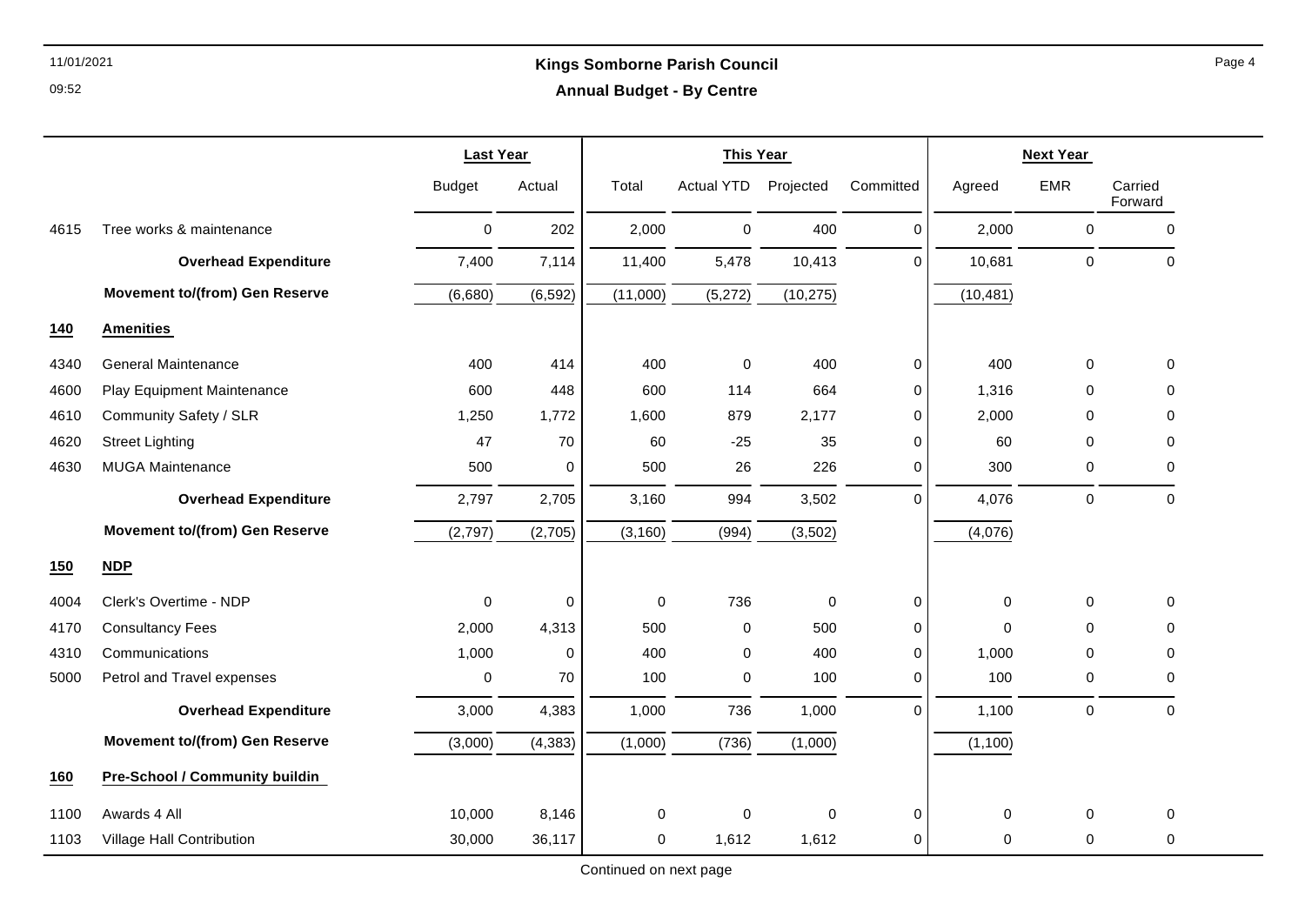## 11/01/2021 **Kings Somborne Parish Council Annual Budget - By Centre**

|      |                                       | <b>Last Year</b> |           |             | <b>This Year</b>  |             |             |             | <b>Next Year</b> |                    |
|------|---------------------------------------|------------------|-----------|-------------|-------------------|-------------|-------------|-------------|------------------|--------------------|
|      |                                       | <b>Budget</b>    | Actual    | Total       | <b>Actual YTD</b> | Projected   | Committed   | Agreed      | <b>EMR</b>       | Carried<br>Forward |
| 1104 | <b>HCC Grant - Rosellen Lambert</b>   | 25,000           | 25,000    | $\mathbf 0$ | $\mathbf 0$       | $\mathbf 0$ | $\mathbf 0$ | 0           | $\mathbf 0$      | $\mathbf 0$        |
| 1105 | TVBC CAF - Jenny Brain                | 25,000           | 25,000    | $\Omega$    | 0                 | 0           | $\Omega$    | 0           | $\Omega$         | $\Omega$           |
| 1106 | TVBC CIL - Oliver McCarthy            | 95,000           | 95,000    | $\Omega$    | $\mathbf 0$       | $\mathbf 0$ | $\Omega$    | $\mathbf 0$ | $\Omega$         | $\Omega$           |
| 1107 | Lodden Test - Emily Preston           | 25,000           | 24,991    | $\mathbf 0$ | 0                 | $\mathbf 0$ | $\mathbf 0$ | $\mathbf 0$ | $\Omega$         | 0                  |
| 1108 | Hampshire Playing Fields Assoc        | 0                | 200       | $\mathbf 0$ | 0                 | 0           | $\Omega$    | 0           | 0                | $\Omega$           |
|      | <b>Total Income</b>                   | 210,000          | 214,454   | $\pmb{0}$   | 1,612             | 1,612       | $\Omega$    | 0           | $\mathbf 0$      | $\mathbf 0$        |
| 4999 | <b>Sundry Expenses</b>                | $\mathbf 0$      | 60        | $\Omega$    | 0                 | 0           | $\mathbf 0$ | 0           | 0                | $\Omega$           |
| 8010 | Groundworks                           | 33,600           | 37,729    | 0           | 0                 | 0           | $\Omega$    | 0           | $\Omega$         | $\Omega$           |
| 8020 | Fences                                | 5,763            | 4,225     | $\Omega$    | $\Omega$          | 0           | $\Omega$    | $\Omega$    | $\Omega$         | $\Omega$           |
| 8030 | Decks and Ramps                       | 26,104           | 30,534    | 0           | 0                 | $\mathbf 0$ | $\Omega$    | 0           | $\Omega$         | $\Omega$           |
| 8040 | <b>Other Costs</b>                    | 36,129           | 25,745    | $\mathbf 0$ | 1,785             | 6,785       | $\Omega$    | 0           | $\Omega$         | $\Omega$           |
| 8041 | Other Costs contingency               | 0                | $\Omega$  | 1,000       | 0                 | 0           | $\Omega$    | $\Omega$    | 0                | $\Omega$           |
| 8050 | <b>Building Costs</b>                 | 125,404          | 132,952   | $\mathbf 0$ | 0                 | 0           | $\mathbf 0$ | 0           | 0                | 0                  |
|      | <b>Overhead Expenditure</b>           | 227,000          | 231,244   | 1,000       | 1,785             | 6,785       | $\mathbf 0$ | $\mathbf 0$ | 0                | $\mathbf 0$        |
|      | 160 Net Income over Expenditure       | $-17,000$        | $-16,789$ | $-1,000$    | $-174$            | $-5,173$    | $\mathbf 0$ | 0           | 0                | 0                  |
| 6000 | plus Transfer from EMR                | $\mathbf 0$      | 169,476   | $\mathbf 0$ | $\mathbf 0$       | 0           | $\mathbf 0$ | 0           | $\mathbf 0$      | $\mathbf 0$        |
| 6001 | less Transfer to EMR                  | $\mathbf 0$      | 152,476   | $\mathbf 0$ | 0                 | $\mathbf 0$ | $\Omega$    | 0           | 0                | $\mathbf 0$        |
|      | <b>Movement to/(from) Gen Reserve</b> | (17,000)         | 211       | (1,000)     | (174)             | (5, 173)    |             | 0           |                  |                    |
| 170  | <b>Minibus Account</b>                |                  |           |             |                   |             |             |             |                  |                    |
| 1099 | Donations received                    | 0                | 500       | $\mathbf 0$ | 0                 | 0           | $\mathbf 0$ | 0           | 0                | 0                  |
| 2001 | Minibus Income                        | $\mathbf 0$      | 820       | 500         | 0                 | 0           | $\mathbf 0$ | 0           | $\mathbf 0$      | $\Omega$           |
|      | <b>Total Income</b>                   | $\mathbf 0$      | 1,320     | 500         | $\mathbf 0$       | 0           | $\Omega$    | $\mathbf 0$ | $\mathbf 0$      | $\Omega$           |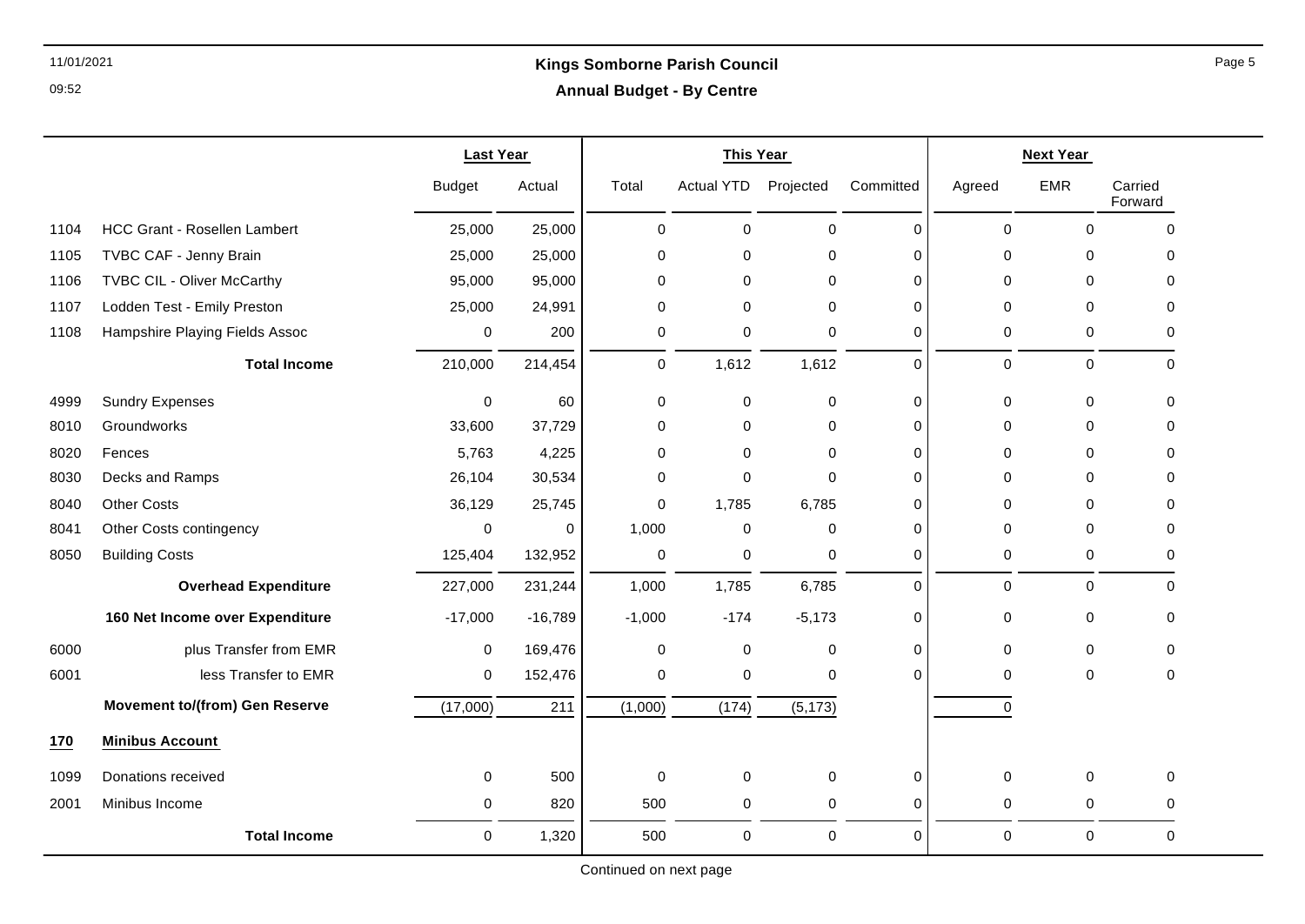## 11/01/2021 **Kings Somborne Parish Council Annual Budget - By Centre**

|      |                                       | <b>Last Year</b>    |             |             | <b>This Year</b>  |             |           |             | <b>Next Year</b> |                    |
|------|---------------------------------------|---------------------|-------------|-------------|-------------------|-------------|-----------|-------------|------------------|--------------------|
|      |                                       | <b>Budget</b>       | Actual      | Total       | <b>Actual YTD</b> | Projected   | Committed | Agreed      | <b>EMR</b>       | Carried<br>Forward |
| 2000 | Over 50s Bus account payment          | $\mathsf{O}\xspace$ | 1,394       | 1,500       | 90                | 90          | 0         | 500         | $\mathsf 0$      | $\pmb{0}$          |
|      | <b>Overhead Expenditure</b>           | $\mathsf{O}$        | 1,394       | 1,500       | 90                | 90          | 0         | 500         | $\pmb{0}$        | 0                  |
|      | 170 Net Income over Expenditure       | 0                   | $-74$       | $-1,000$    | $-90$             | $-90$       | 0         | $-500$      | 0                | 0                  |
| 6000 | plus Transfer from EMR                | $\mathsf{O}$        | 1,394       | $\mathbf 0$ | 173               | 173         | 0         | 0           | 0                | 0                  |
| 6001 | less Transfer to EMR                  | 0                   | 1,320       | $\mathbf 0$ | $\mathbf 0$       | $\mathbf 0$ | 0         | $\mathbf 0$ | $\mathbf 0$      | $\mathbf 0$        |
|      | <b>Movement to/(from) Gen Reserve</b> | $\mathbf 0$         | $\mathbf 0$ | (1,000)     | 83                | 83          |           | (500)       |                  |                    |
| 180  | <b>Resilience</b>                     |                     |             |             |                   |             |           |             |                  |                    |
| 1098 | <b>Grants Received</b>                | $\pmb{0}$           | 0           | 0           | 20,500            | $\pmb{0}$   | 0         | 0           | 0                | $\mathbf 0$        |
| 4301 | <b>DNU</b>                            | 0                   | 0           | 0           | $\mathbf 0$       | 20,500      | 0         | 0           | 0                | 0                  |
|      | <b>Total Income</b>                   | $\pmb{0}$           | $\mathbf 0$ | $\mathsf 0$ | 20,500            | 20,500      | 0         | $\mathsf 0$ | $\pmb{0}$        | $\pmb{0}$          |
| 4340 | <b>General Maintenance</b>            | $\mathsf{O}$        | $\pmb{0}$   | $\mathsf 0$ | 0                 | $\mathbf 0$ | 0         | 400         | $\pmb{0}$        | $\pmb{0}$          |
|      | <b>Overhead Expenditure</b>           | 0                   | $\Omega$    | 0           | $\mathbf 0$       | $\mathbf 0$ | 0         | 400         | 0                | $\mathbf 0$        |
|      | 180 Net Income over Expenditure       | 0                   | $\mathbf 0$ | 0           | 20,500            | 20,500      | 0         | $-400$      | 0                | 0                  |
| 6001 | less Transfer to EMR                  | $\mathsf{O}$        | 0           | $\mathbf 0$ | 20,000            | 20,000      | 0         | $\pmb{0}$   | $\pmb{0}$        | $\pmb{0}$          |
|      | <b>Movement to/(from) Gen Reserve</b> | $\mathbf 0$         | $\Omega$    | $\mathbf 0$ | 500               | 500         |           | (400)       |                  |                    |
|      | <b>Total Budget Income</b>            | 255,062             | 287,598     | 65,895      | 85,834            | 86,746      | 0         | 65,999      | 0                | 0                  |
|      | <b>Expenditure</b>                    | 276,745             | 308,989     | 65,895      | 40,323            | 70,786      | 0         | 65,999      | 0                | $\mathbf 0$        |
|      | Net Income over Expenditure           | $-21,683$           | $-21,391$   | $\Omega$    | 45,511            | 15,960      | $\Omega$  | $\mathbf 0$ | $\Omega$         | $\Omega$           |
|      | plus Transfer from EMR                | 0                   | 170,870     | 0           | 5,173             | 5,173       | 0         | 0           | $\mathbf 0$      | 0                  |